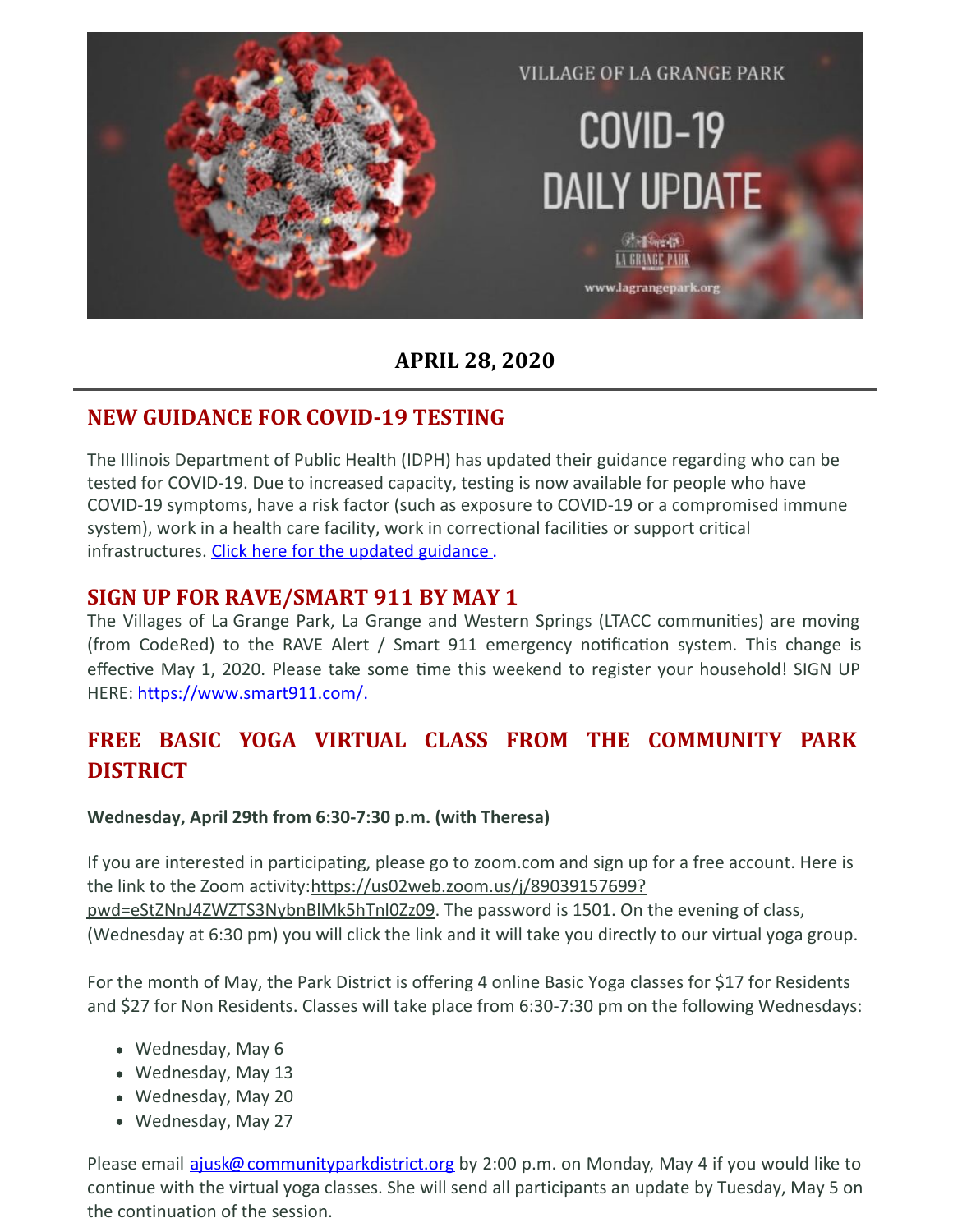#### **FEED COVID-19 FIRST RESPONDERS**

Proviso Public Partnership and Proviso Township Mental Health Commission is committed to raising funds to help provide 250 meals a day for these hospital workers during this pandemic. Meals are provided by our local restaurants and go to hospital staff at *Golieb, Loyola, UIC, Westlake, Advocate Christ, MacNeal, and Lurie Children's.* How can you help? [Click](https://popup.doublegood.com/s/mike-corrigan) here.

Provisio Township is partnering with Double Good Popcorn, a fundraising company that makes it easy for you to participate. 50 percent of every dollar you purchase of delicious premium popcorn will support and provide meals to our First Responders. Please support these modern day "hero's without capes" for the next several weeks as this pandemic continues. Your help is critical to our success. But -me is of the essence! **This is a 4 Day Campaign - Our Goal is to raise \$20,000. April 27 to April 30. We can't do it without your support!**

If you would like to support hospital staff at *La Grange or Hinsdale* hospitals, please see the links below.

La Grange Meal Train-Emergency Department: [https://www.mealtrain.com/trains/w1yn30](https://nam03.safelinks.protection.outlook.com/?url=https%3A%2F%2Fwww.mealtrain.com%2Ftrains%2Fw1yn30&data=02%7C01%7CCheryl.Trantham%40amitahealth.org%7C6ffc106298fe4acc4b5a08d7dc079a04%7Cf81dc21ac1e5436c8b05d5f08b5a92bd%7C0%7C0%7C637219797521536705&sdata=29Ba8DwHuACs03aS4S0Wv8rFo%2BygFnLGzoyhm0KhmI8%3D&reserved=0)

Hinsdale Emergency Department Meal Train Link: [https://www.mealtrain.com/trains/q43w81](https://nam03.safelinks.protection.outlook.com/?url=https%3A%2F%2Fwww.mealtrain.com%2Ftrains%2Fq43w81&data=02%7C01%7CCheryl.Trantham%40amitahealth.org%7C6ffc106298fe4acc4b5a08d7dc079a04%7Cf81dc21ac1e5436c8b05d5f08b5a92bd%7C0%7C0%7C637219797521546665&sdata=CwxqCj0XUgScb4p%2BQNbXjlr0LmDfGfOzEnFEHI%2BpU2M%3D&reserved=0)

## **TODAY'S NEWS RELEASES FROM ILLINOIS.GOV**

• Public Health Officials Announce 2,219 New Cases of [Coronavirus](https://www2.illinois.gov/Pages/news-item.aspx?ReleaseID=21468) Disease

## **CANCELED PUBLIC EVENTS**

- Community Volunteer Day (May 2)
- Race for  $102$  (May 2)
- Planning & Zoning Commission (May 19)

## **ADDITIONAL FACE COVERING RESOURCES**

- The CDC has published instructions on how to wear, clean and make face coverings at home. Click here to see the [instructions.](https://www.cdc.gov/coronavirus/2019-ncov/downloads/DIY-cloth-face-covering-instructions.pdf)
- No-sew masks with Surgeon General Dr. Jerome Adams. (video [available](https://www.youtube.com/watch?v=tPx1yqvJgf4) here).
- No-sew face coverings ([illustrated](https://www.cnn.com/2020/04/04/health/how-to-make-your-own-mask-wellness-trnd/index.html) guide available here).
- Hand-sewn masks [\(illustrated](https://www.usatoday.com/in-depth/news/2020/04/04/coronavirus-face-mask-tips-how-make-fabric-instructions/2945209001/) guide available here).
- IDPH: <http://www.dph.illinois.gov/covid19/community-guidance/mask-use>

## **ADDITIONAL COVID-19 RESOURCES**

- Village [Coronavirus](http://www.lagrangepark.org/505/Coronavirus-COVID-19) webpage
- CDC [Recommendations](https://www.cdc.gov/coronavirus/2019-ncov/prevent-getting-sick/cloth-face-cover.html) Regarding Face Coverings
- State of Illinois [Coronavirus](https://www2.illinois.gov/sites/coronavirus/Pages/default.aspx) (COVID-19) Response Website
- Text "TALK" or "HABLAR" to 552020 for Mental Health Counseling
- Text "UNEMPLOYMENT", "FOOD", or "SHELTER" to 552020 for Assistance
- Call: 833-673-5669 for Help with COVID-19 Symptoms
- IDPH Map of [Confirmed](https://www.dph.illinois.gov/covid19/covid19-statistics) COVID19 Cases by Zip Code